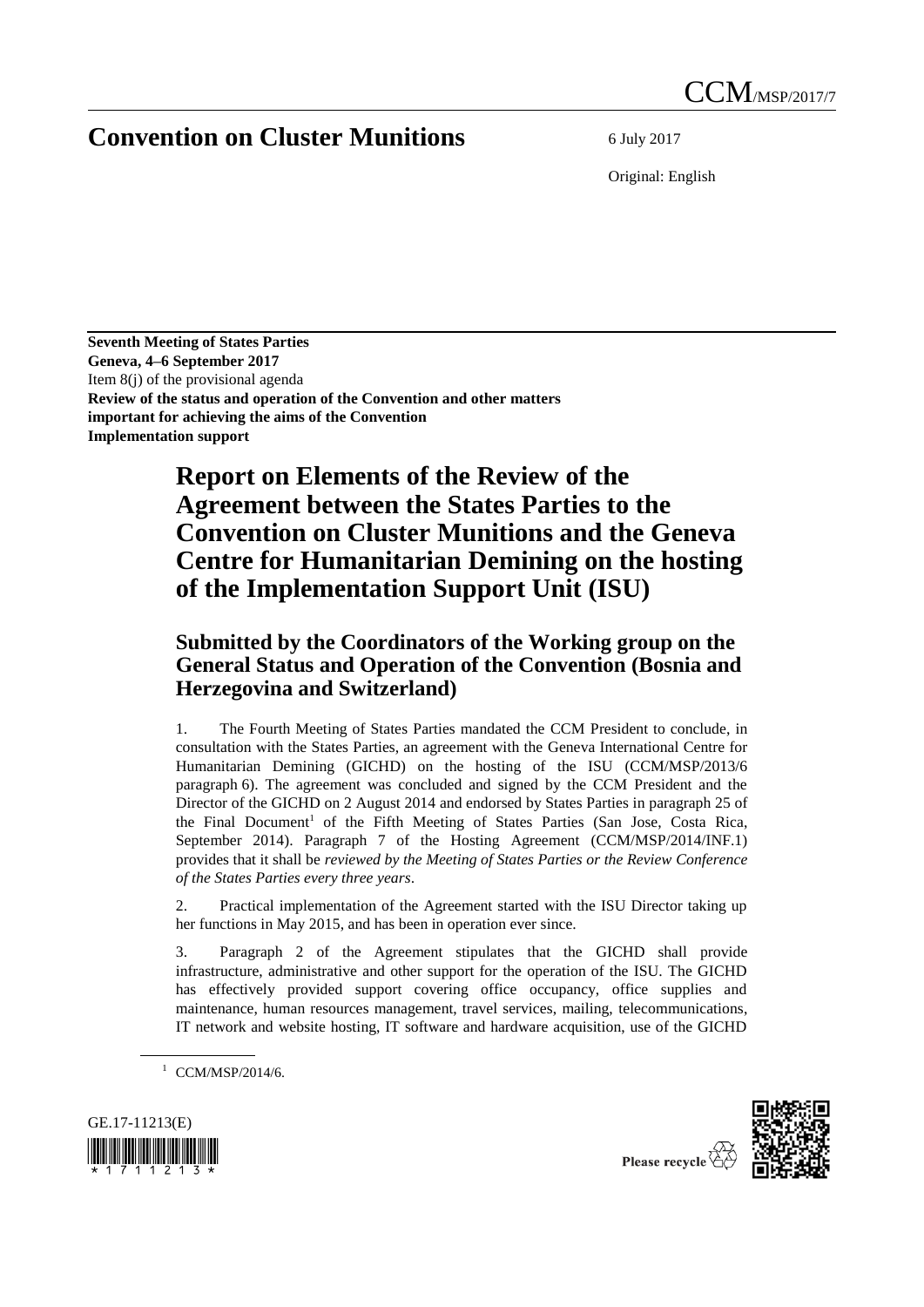filing system for the ISU document management and of its conference rooms for the organization of meetings.

4. Support also extended to the provision of human resources services, the inclusion of ISU staff members in the various GICHD social and insurance schemes (including the repatriation insurance), the management of the CCM sponsorship programme for the yearly MSP as well as other meetings, and to financial management (further detailed below).

5. Overall, the GICHD has provided extensive support to the ISU and to a level commensurate with the provisions set forth in the Agreement, to the satisfaction of the ISU itself. The provision of this support is estimated to be close to CHF 100'000 by the GICHD for 2016. This amount is expected to increase in 2017 as the ISU is now fully staffed.

6. Support has been provided while safeguarding the need for the ISU to maintain its own corporate identity. The ISU is taking advantage of the GICHD website support and uses the same hosting infrastructure. At the same time, the CCM website and email communication system is fully distinct from that of the GICHD (including domain names). In addition, the GICHD changed all its sign postings (entrance door, information on various floors and in the elevators, etc.) to increase visibility of the ISU.

7. Regarding human resources management, the selection of ISU personnel has remained a prerogative of the ISU Director, acting in conjunction with the CCM presidency and in consultation with the Coordination committee, as well as States Parties. In this domain, GICHD involvement has been limited to a support of a technical nature. As foreseen in the Agreement, ISU staff has GICHD work contracts and the ISU applies the Centre's salary scale. Salary progression followed the 2016-2020 ISU budget adopted at the Review Conference.

8. Concerning paragraph 4 of the Agreement, the GICHD has established a clearly distinct *CCM-ISU Trust Fund* and *Sponsorship Programme* bank account where contributions by States Parties have been directed. The GICHD internal control system has been applied to the expenditures of the ISU and the accounts have been audited yearly. The GICHD has supported the implementation of the *Financial procedures for the Implementation Support Unit* following their adoption at the CCM First Review Conference in September 2014. The complexity of these procedures has required special efforts on the part of the GICHD and close cooperation between the Centre and the ISU.

9. Annual audit reports of the ISU accounts have been provided by the GICHD to the CCM Presidency by May each year, as requested by paragraph 5 of the Agreement. The GICHD intends to submit for the first time in 2017 a report on the implementation of the Agreement for the previous year (2016) as foreseen in the document. A report for the implementation of the Agreement in 2015 was not submitted as the ISU started operating in the course of that year and staffing remained limited.

10. In terms of process, the Agreement foresees an interaction between the GICHD, the ISU and the CCM Presidency together with the Coordination Committee in its implementation. In practical terms, this interaction has remained fragmented, the ISU interacting directly with the CCM presidency and the Coordination Committee on matters related to the Agreement implementation.

11. Overall, the implementation of the Agreement has proceeded seamlessly to the satisfaction of all parties. It has been characterized by close collaboration between the GICHD and the ISU, notably facilitated by the holding of monthly meetings between the Directors of the two entities to enhance cooperation both regarding administrative issues and matters of substance. The arbitration of a third party in the form of the CCM Presidency has not been required since the entry into force of the Agreement.